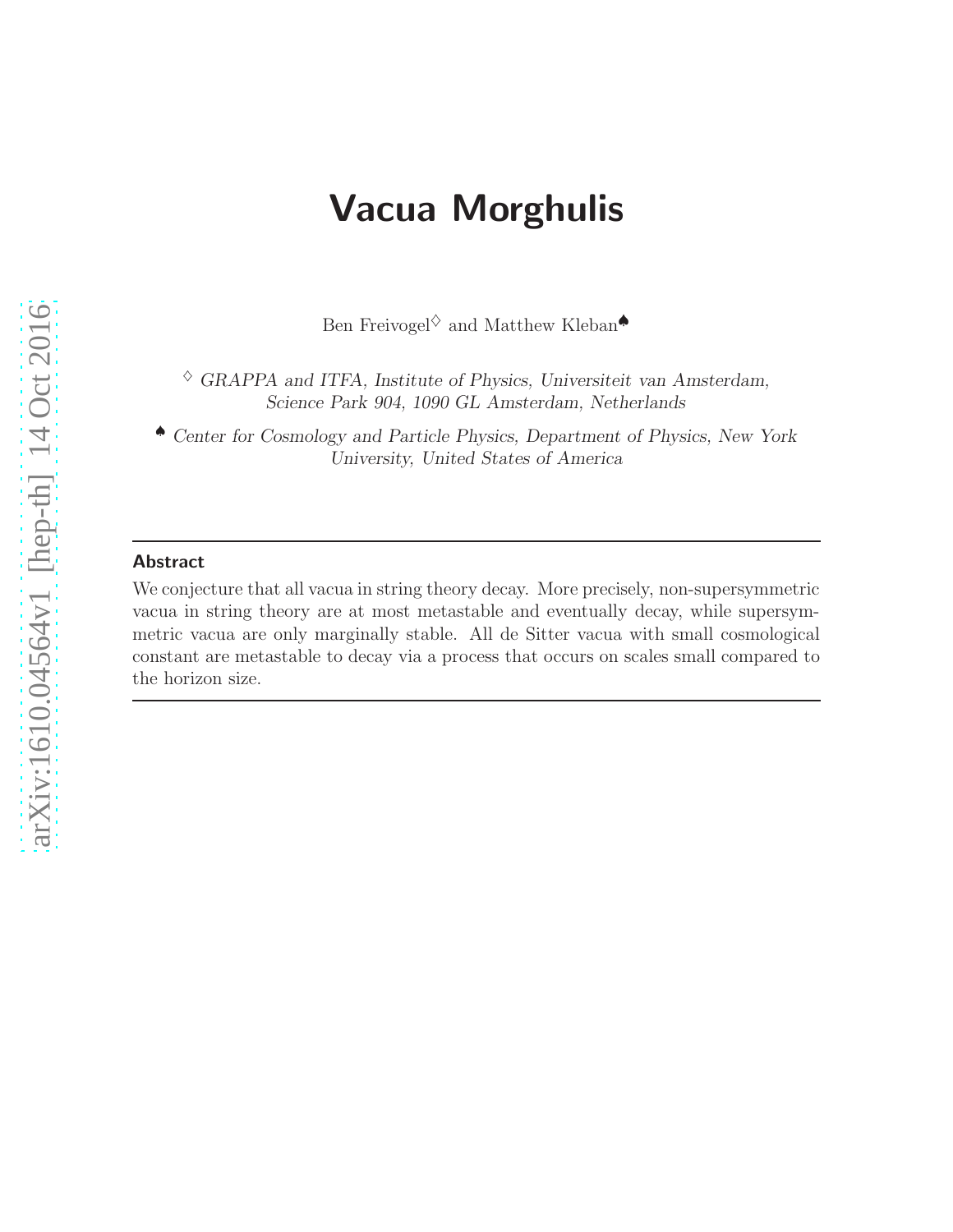#### 1 Introduction

In [\[1\]](#page-8-0), Arkani-Hamed, Motl, Nicolis, and Vafa proposed a bound on the charge/mass ratio of the lightest charged particle:  $m \leq e$  (in units where an extremal black hole has  $m/e = 1$ ). The bound was motivated by the requirement that no non-supersymmetric black hole should be absolutely stable.

String theory seems to contain a vast number of perturbatively stable vacua. A given vacuum may be able to decay to a lower-energy vacuum by nucleating a bubble of true vacuum. More generally, vacua can be connected to other vacua by domain walls. It is natural to propose a universal bound on the tension of domain walls, motivated by the requirement that no non-supersymmetric vacuum be exactly stable.

Hence we make the following conjectures about string theory vacua that are welldescribed by semi-classical Einstein gravity:

- Every non-supersymmetric Minkowski and anti-de Sitter (AdS) vacuum is at best metastable, meaning it can decay to at least one other lower energy vacuum. Every supersymmetric vacuum is marginally unstable, meaning it is connected to at least one other vacuum by a domain wall that saturates the stability bound.
- All de Sitter vacua are at best metastable, decaying at a rate much faster than the Poincare recurrence rate. Further, when the horizon size is large compared to every other length scale (such as the Kaluza-Klein and supersymmetry breaking scales), the decay occurs on scales small compared to the horizon size.

We present two major lines of argument for these conjectures: by analogy to the weak gravity conjecture, and by imposing a consistency requirement that emerged in studying the dynamics of eternal inflation.

If correct, our conjectures have important consequences for understanding the string theory landscape. If all Minkowski and AdS vacua are at most marginally stable, solutions exist where an arbitrarily large region of the lower-energy vacuum is contained in a spacetime that is asymptotically in the higher-energy vacuum. These domain walls are flat when the vacuum is supersymmetric and marginally stable; otherwise they are expanding. De Sitter vacua are all below the "great divide" [\[2,](#page-8-1) [3\]](#page-8-2), meaning that the decay channel persists in the limit that the cosmological constant is taken to zero. In the context of eternal inflation, this implies that their dynamics is not described by de Sitter thermal equilibrium.

Note: While this work was in progress, a paper by Ooguri and Vafa appeared [\[4\]](#page-9-0) that has substantial overlap with ours. We present some arguments complementary to theirs, and make a more general conjecture that applies to de Sitter vacua (such as the one we presumably find ourselves in) along with both supersymmetric and non-supersymmetric anti-de Sitter. Danielsson, Dibitetto, and Vargas [\[5\]](#page-9-1) have argued for the opposite conclusion—that every perturbatively stable AdS vacuum is non-perturbatively stable. If their conclusions are correct, our conjecture is wrong.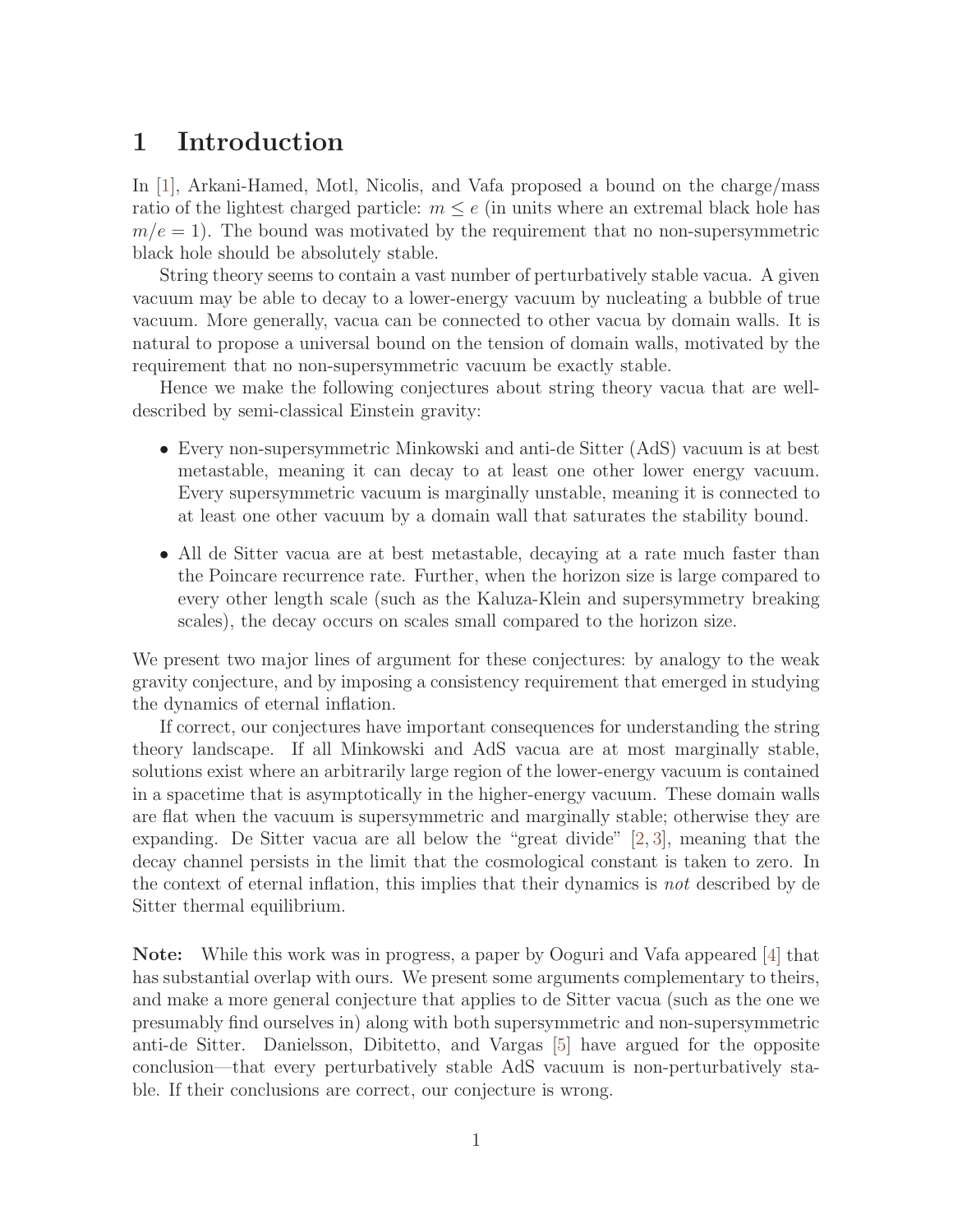## 2 Arguments from dualizing the weak gravity conjecture.

Our interest in this subject was inspired by [\[6\]](#page-9-2). For some potentials, one can dualize the scalar to a flux (for a particularly simple example, the massive sine-Gordon model in 1+1 dimensions is dual to the Schwinger model). Domain walls connecting minima of the scalar potential become charged branes under this duality (kinks of the sine-Gordon model become electrons in the Schwinger model), and the weak gravity conjecture bounds the tension of such branes. Therefore, at least for these special potentials, the weak gravity conjecture bounds the tension of domain walls (and thus the decay instanton action) from above (see also [\[7\]](#page-9-3)).

This suggests that the weak gravity conjecture could place a bound on instanton actions for generic potentials. The original weak gravity conjecture was motivated by demanding that all black holes can decay. A natural analogue is to demand that all vacua can decay. In the limit that the spacetime is nearly flat on both sides of the domain wall, and the two vacua are related by a change in flux, this was in fact suggested in the original paper [\[1\]](#page-8-0). Here we are simply extending the conjecture to situations where the cosmological constant changes, potentially by a large amount, across the domain wall.

#### 2.1 Anti-BPS logic

The weak gravity conjecture is a kind of anti-BPS bound: it says the mass of a certain charged particle must be smaller or equal to the minimum value it could have in a supersymmetric theory. Domain walls between two supersymmetric vacua obey a BPS bound on the tension of the domain wall,

<span id="page-2-1"></span>
$$
T \ge 2\left|\Delta(e^{K/2}W)\right| \tag{1}
$$

where  $T$  is the tension of the domain wall,  $W$  is the superpotential,  $K$  is the Kahler potential, and the right side of the equation is the difference between the two vacua.<sup>[1](#page-2-0)</sup>

On the other hand, the higher-energy vacuum can decay to the lower via domain wall nucleation if

<span id="page-2-2"></span>
$$
T < \frac{2}{\sqrt{3}} \left( \sqrt{|V_1|} - \sqrt{|V_2|} \right) \tag{2}
$$

where  $V_i$  is the value of the potential at the minimum corresponding to the vacuum and we define  $|V_1| > |V_2|$  (in the supersymmetric case,  $V_i = -3e^{K_i}|W_i|^2$ ) [\[9\]](#page-9-4).

The BPS bound [\(1\)](#page-2-1) coincides with the stability bound [\(2\)](#page-2-2) if the two vacua have the same phase of the superpotential  $W$  [\[10\]](#page-9-5). This is the case in simple situations, such as for the D3 brane domain walls connecting two different  $AdS_5 \times S_5$  vacua with different

<span id="page-2-0"></span><sup>&</sup>lt;sup>1</sup>We use the conventions of [\[8\]](#page-9-6), with  $8\pi G = c = \hbar = 1$ .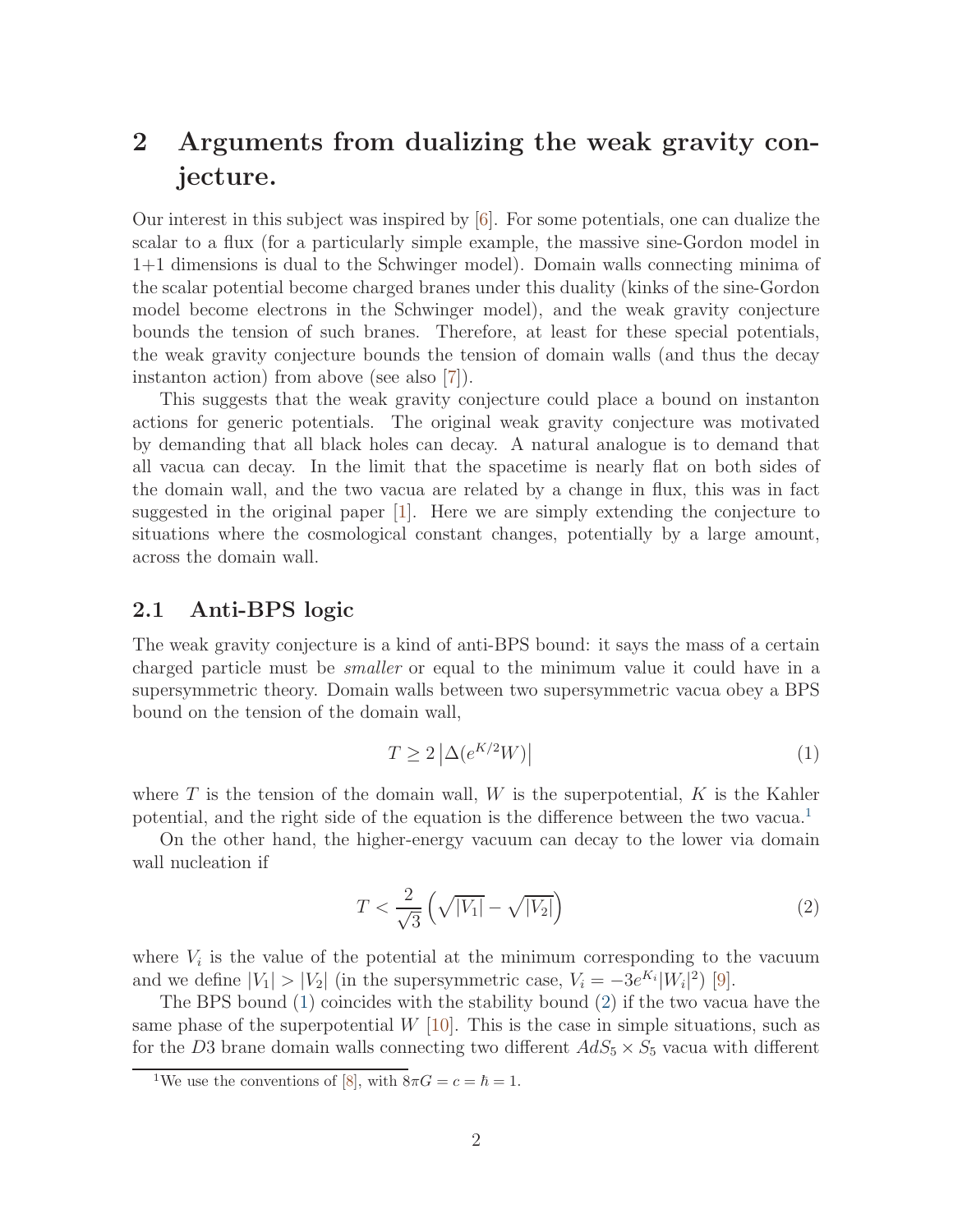values of the flux. In this case, BPS domain walls saturate the stability bound, and the upper vacuum is marginally stable.

When a vacuum is marginally stable in this sense, solutions exist where a *flat* domain wall interpolates between the true vacuum and the false vacuum. As we demonstrate in Sec. [5,](#page-6-0) this implies that an arbitrarily large region of the true vacuum can be constructed within a region of false vacuum at the cost of an energy per unit area of the domain wall that scales to zero in the large volume limit.

BPS domain walls can exist between two vacua that do not have the same phase of the superpotential, but their intrinsic geometry generically is not flat. A BPS wall has a tension T that is bounded by the triangle inequality  $[8]$ :

$$
\frac{2}{\sqrt{3}}\left(\sqrt{|V_1|} - \sqrt{|V_2|}\right) \le T = 2\left|\Delta\left(e^{K/2}W\right)\right| \le \frac{2}{\sqrt{3}}\left(\sqrt{|V_1|} + \sqrt{|V_2|}\right). \tag{3}
$$

The minimum value of the tension corresponds to the flat domain walls discussed above: a solution which approaches the true vacuum in the infrared (away from the boundary) and the false vacuum in the UV (near the boundary). The domain walls that take the maximum tension allowed for a BPS wall are also flat [\[10\]](#page-9-5). However, these geometries have no UV region: they consist of two IR regions, glued across a high-tension domain wall. In between these two extreme cases, the intrinsic geometry of the domain wall is that of a lower-dimensional AdS spacetime.

If we write AdS in terms of lower-dimensional AdS slices, the metric takes the form

$$
ds^2 = d\rho^2 + \ell^2 \cosh^2(\rho/\ell) dA^2 \tag{4}
$$

 $\ell$  is the AdS radius, and  $dA^2$  is the metric on a Lorentzian-signature AdS spacetime of the appropriate dimensionality (our discussion here is in general dimension). To construct the solutions, in the thin-wall approximation, two different AdS spacetimes with different values of the AdS radius  $\ell$  should be glued along a surface of  $\rho = constant$ , with the constant determined by the Israel junction conditions.

Beyond the thin wall approximation, the metric takes the form

$$
ds^2 = d\rho^2 + g^2(\rho)dA^2\tag{5}
$$

with the metric function  $q(\rho)$  approaching the form for the two different AdS spacetimes asymptotically,

$$
g(\rho) \to \begin{cases} \ell_1 \cosh(\rho/\ell_1) & \text{for } \rho \to \infty \\ \ell_2 \cosh(\rho/\ell_2) & \text{for } \rho \to -\infty \end{cases}
$$
 (6)

The main point here is that BPS domain walls do not necessarily saturate the stability bound  $(2)$ —and for walls that do not saturate  $(2)$ , small perturbations that break supersymmetry will not destabilize the false vacuum. Therefore, at least for supersymmetric vacua, it is not the case that the tension for the domain wall between any two vacua is bounded above by the instability bound [\(2\)](#page-2-2), and it is not reasonable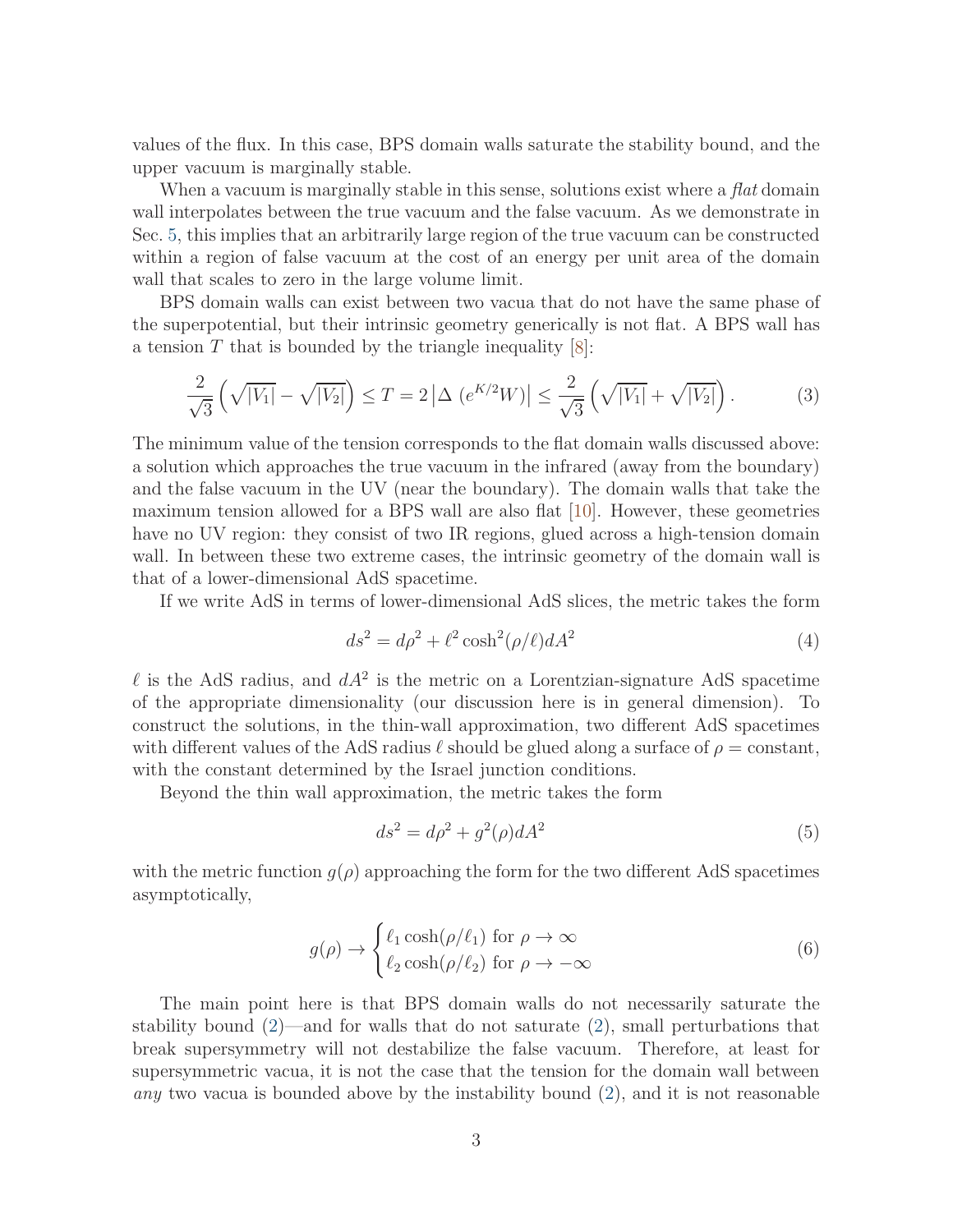that this would be true for non-supersymmetric vacua either. Indeed, this would be somewhat analogous to the very strong requirement that every particle in the spectrum satisfies the weak gravity conjecture  $g > m<sup>2</sup>$  $g > m<sup>2</sup>$  $g > m<sup>2</sup>$ .

Instead, we propose the weaker condition that every vacuum is at best marginally stable. More precisely, every non-supersymmetric vacuum is connected to at least one lower energy vacuum by a domain wall with tension satisfying [\(2\)](#page-2-2):

<span id="page-4-1"></span>
$$
0 \le T < \frac{2}{\sqrt{3}} \left( \sqrt{|V_1|} - \sqrt{|V_2|} \right),\tag{7}
$$

while every supersymmetric vacuum is connected to at least one other vacuum by a BPS domain wall saturating [\(7\)](#page-4-1). This is somewhat reminiscent of the "weak weak gravity conjecture"—that there must exist some particle (not necessarily the lightest) with  $q > m$ .

It is worth noting that the bound derived in [\[6\]](#page-9-2) for inflationary axion models

$$
T \lesssim e \sim mf
$$

agrees with [\(7\)](#page-4-1) up to  $\mathcal{O}(1)$  factors. The axion potential considered there is  $V = \frac{1}{2}m^2\phi^2 +$  $\alpha \cos \phi / f$ , so the potential energy in each minimum is  $V_n \approx \frac{1}{2}$  $\alpha \cos \phi/f$ , so the potential energy in each minimum is  $V_n \approx \frac{1}{2}(m2\pi n f)^2$ . Hence,  $\sqrt{V_n} - \sqrt{V_n} \approx \frac{2\pi m}{n} f$  in agreement with (7) 3  $\overline{V_{n-1}} \approx \frac{2\pi}{\sqrt{2}} mf$ , in agreement with [\(7\)](#page-4-1).<sup>[3](#page-4-2)</sup>

The bound [\(7\)](#page-4-1) is well-defined in the thin-wall limit. Beyond that limit, it is defined by demanding that an arbitrarily large region of the true vacuum can be embedded in the false vacuum with finite energy. Additionally, in the case of de Sitter, our conjecture implies that the decay rate is less than the Poincare recurrence time, and that the length scales associated with the decay are less than the de Sitter Hubble length. In the language of [\[3\]](#page-8-2), all de Sitter vacua are below the "great divide."

AdS as near-horizon limit. Many AdS spacetimes can be realized as the nearhorizon limit of an extremal black object. In these cases, the weak gravity conjecture suggests that there should be a charged object that the black hole can emit. Such an object corresponds to a particle or brane in the AdS geometry, which remains at rest in the Poincare coordinates if it saturates the bound, and accelerates outward if it strictly satisfies the bound. Since these objects reduce the charge, the resulting solution has a lower vacuum energy (smaller curvature radius) near the horizon, and a larger curvature radius in the UV. Therefore, the charged object demanded by the weak gravity conjecture *is* precisely a domain wall satisfying our conjecture. So for any AdS spacetime that can be realized as the near-horizon geometry of a black object, our conjecture follows from a version of the "usual" weak gravity conjecture.

<span id="page-4-0"></span><sup>&</sup>lt;sup>2</sup>In the context of the weak gravity conjecture for particles, Heidenreich, Reece, and Rudelius have argued for a strengthened form of the conjecture [\[11\]](#page-9-7). It would be interesting to investigate whether such a strengthened form exists for vacuum decays as well.

<span id="page-4-2"></span><sup>3</sup>M.K. thanks F. Rompineve for discussions on this point.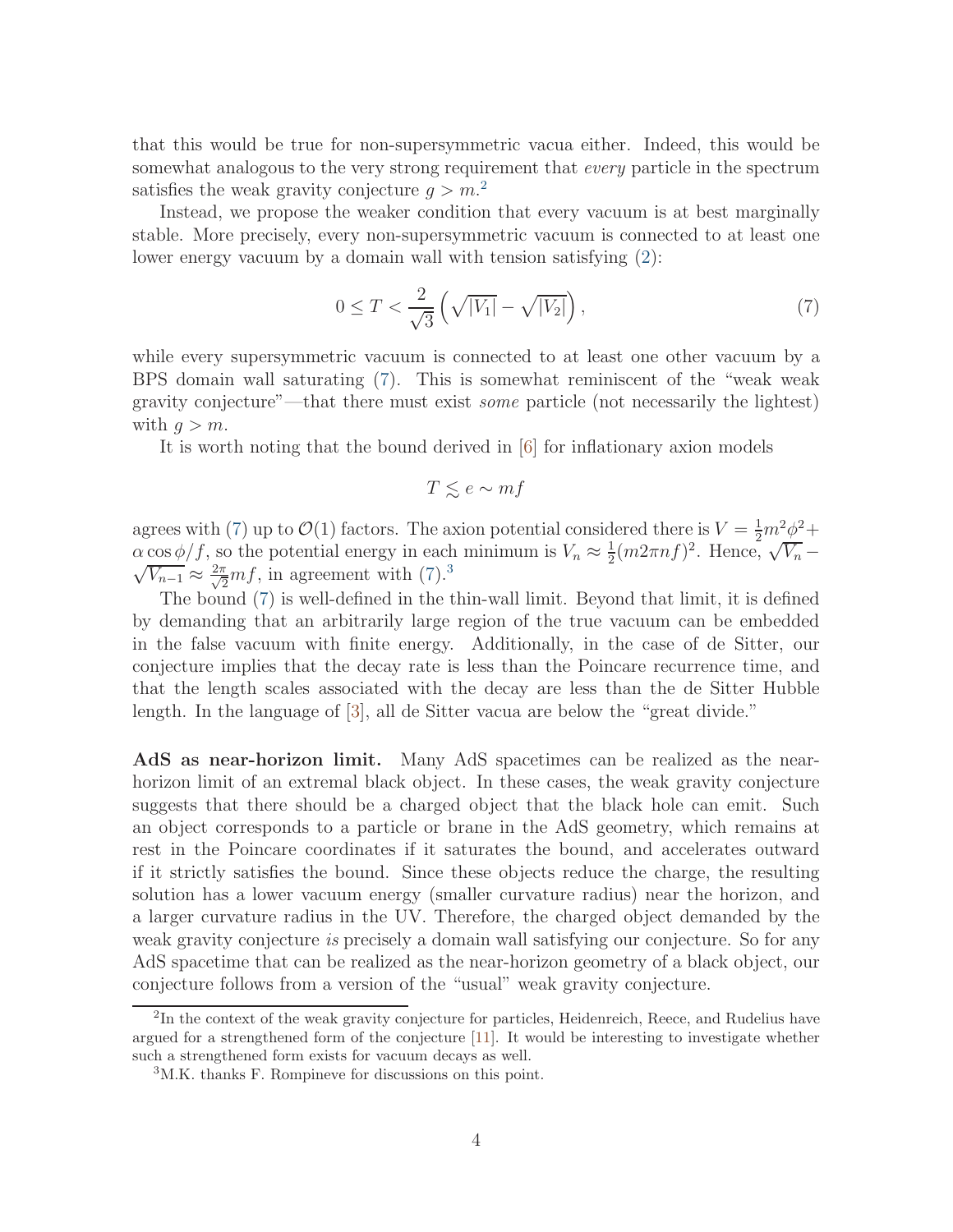#### 3 Argument from eternal inflation

In attempts to make sense of the dynamics of eternal inflation, a simple criterion emerged: that the dynamics is not dominated by so-called "Boltzmann brains," observers who arise spontaneously from vacuum fluctuations in de Sitter spacetime. The basic issue goes back to the paper of Dyson, Kleban, and Susskind [\[12\]](#page-9-8), who argued that the statistical predictions of eternal de Sitter spacetime are in contradiction to observation (updating an argument originally due to Boltzmann, that the observable universe cannot be a spontaneous fluctuation out of thermal equilibrium).

If we focus on one horizon volume of our vacuum, it contains some ordinary observers like ourselves. If the vacuum survives for a long time, it will also produce Boltzmann brains. If our vacuum lives for longer than about  $\exp(10^{92})$  Hubble times, then "Boltzmann Earths" will far outnumber ordinary earths [\[13\]](#page-9-9). This time scale is ridiculously long, but far shorter than the Poincaré recurrence time  $\exp(S) \sim \exp(10^{123})$ , its lifetime if our vacuum violates our proposed bound. In this case, a single causal patch of our vacuum would contain super-exponentially more Boltzmann Earths than ordinary Earths, Boltzmann local groups than ordinary local groups, etc. This is a very serious problem, because in order to do science we assume that we are typical observers. For example, we assume that we see a typical sample of the statistical fluctuations in the CMB when comparing observation to theory. This would not be the case were we to live in a Boltzmann universe—instead, our observations would be dominated by statistical anomalies and "miracles" [\[12\]](#page-9-8).

A more general analysis of the dynamics of eternal inflation [\[14,](#page-9-10) [15\]](#page-9-11) shows that in order for ordinary observers not to be vastly outnumbered by Boltzmann brains, every vacuum must decay faster than the timescale for it to produce Boltzmann brains. Some vacua may not support Boltzmann brains due to having a very large cosmological constant or exotic (or boring) chemistry. However, vacua that do allow for Boltzmann brains will nucleate them on a timescale much shorter than the recurrence time, since nucleating the brain leads to a small change in the horizon size.

Therefore, these vacua must decay on a timescale much shorter than the recurrence time. As a result, the decay must occur via a process that is small compared to the horizon size. Since we expect that the low-energy properties determining whether Boltzmann brains can form are independent from the high-energy processes that determine the tunneling rate, it is natural to conjecture that all de Sitter vacua with large horizon size decay by such a "non-gravitational" process. Note that this condition, while necessary to avoid Boltzmann brains (in vacua that could otherwise produce them), is not in itself sufficient.

Since vacua like ours have an accidentally small cosmological constant, it is presumably a matter of chance that our cosmological constant is positive rather than negative. The stability considerations should be the same for vacua with negative and positive cosmological constant, as long as the cosmological constant is accidentally close to zero. Therefore, all vacua with horizon size much larger than any other length scale should decay by a process that is small compared to the horizon size. This then implies that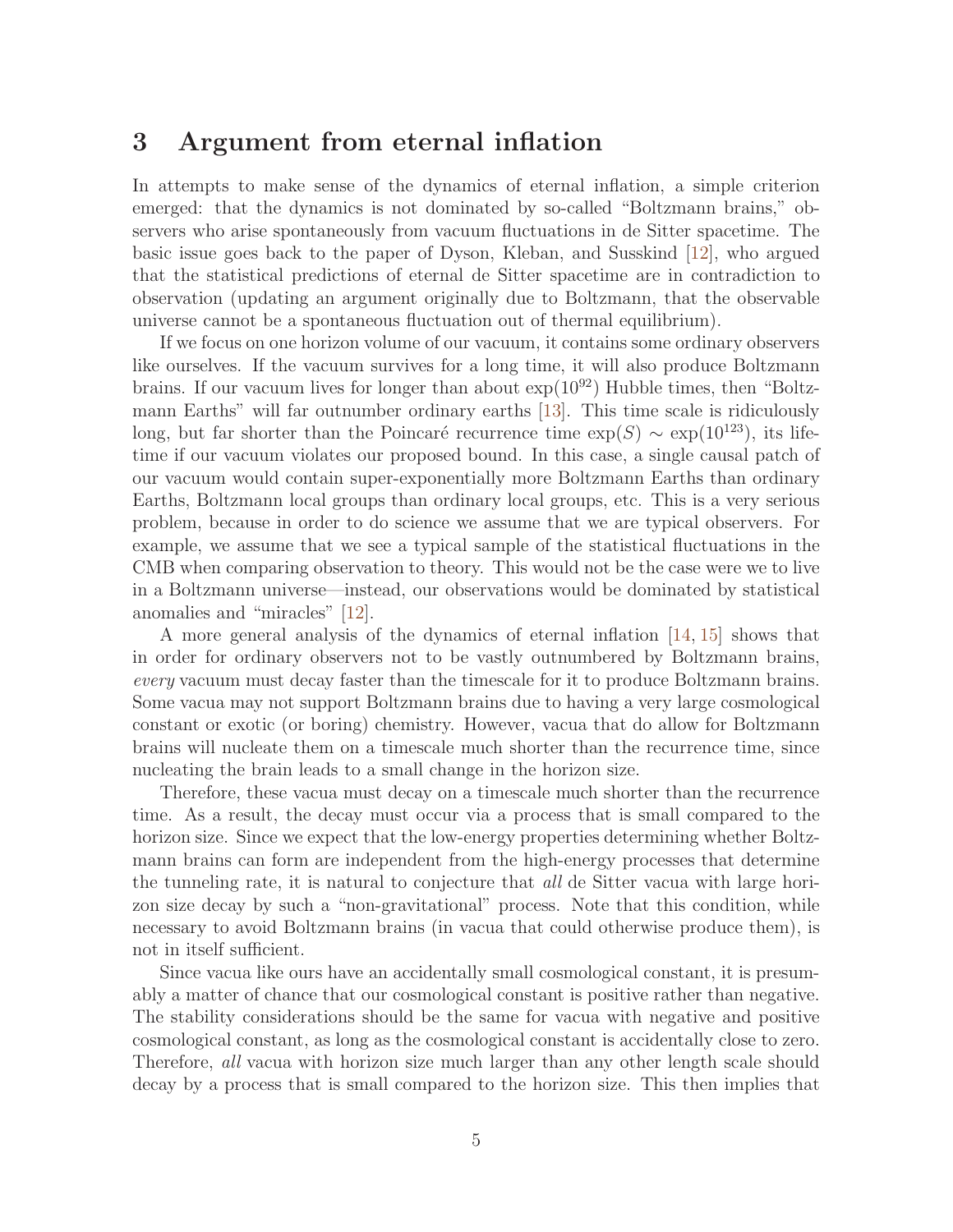AdS vacua with small cosmological constant cannot be completely stable.

#### 4 Implications for CFTs

Any completely stable AdS spacetime is believed to be dual to a conformal field theory (CFT). An AdS spacetime that is pertubatively stable but decays nonperturbatively to a lower vacuum is not dual to a healthy CFT; since the nonperturbative decay can occur anywhere in the spacetime and modifies the boundary after finite time, it corresponds to a pathology in the UV of the would-be dual CFT [\[16\]](#page-9-12). On the other hand, only special CFT's are believed to be dual to AdS spacetimes with semi-classical gravity duals. The CFT should have large N expansion, with a small number of primary fields with dimensions less than a gap that scales to infinity with  $N$  [\[17\]](#page-9-13).

Since we conjecture that AdS spacetimes are at most marginally stable, and that they are unstable if not supersymmetric, this implies that only supersymmetric CFT's can have weakly coupled gravity duals. This is, to our knowledge, true in known examples. This may merely be due to our poor knowledge of nonsupersymmetric CFT's, rather than a fundamental limitation. If so, our conjecture is wrong.

The conjecture that all supersymmetric AdS spacetimes are marginally stable also has a consequence for CFTs. A flat domain wall in the bulk is dual to an RG flow in the CFT. Therefore, our conjecture implies that all supersymmetric CFTs with gravity duals have at least one supersymmetry-preserving relevant deformation that produces a flow to another supersymmetric CFT. It would be very interesting to investigate the consequences of this further.

#### <span id="page-6-0"></span>5 Implications for the Landscape

Our conjecture, if true, has important consequences for the landscape of string theory vacua. Start with two AdS vacua that are connected by a marginally stable domain wall. An arbitrarily large spacetime volume of the "true" vacuum can be embedded inside a spacetime that is asymptotically the false vacuum.

To be more precise: imagine starting with asymptotically AdS spacetime in the "false" vacuum with vacuum energy  $V_F$ . We want to know whether it is possible to build an arbitrarily large region of true vacuum, with vacuum energy  $V_T$ , while keeping the energy finite. Note that if the false vacuum is unstable to decay, it means that at zero asymptotic energy, a bubble of true vacuum can form inside the false vacuum, and expand to eat up the entire spacetime. Therefore, there exist solutions (with zero energy) that contain arbitrarily large regions of the true vacuum inside the false vacuum.

When the tension takes on the critical value, it is no longer possible to build a zero energy solution containing the true vacuum. The simple solutions that exist consist of flat domain walls (rather than spherical domain walls) which connect the two vacua. Physically, we may want to ask what this means for building large regions of the true vacuum.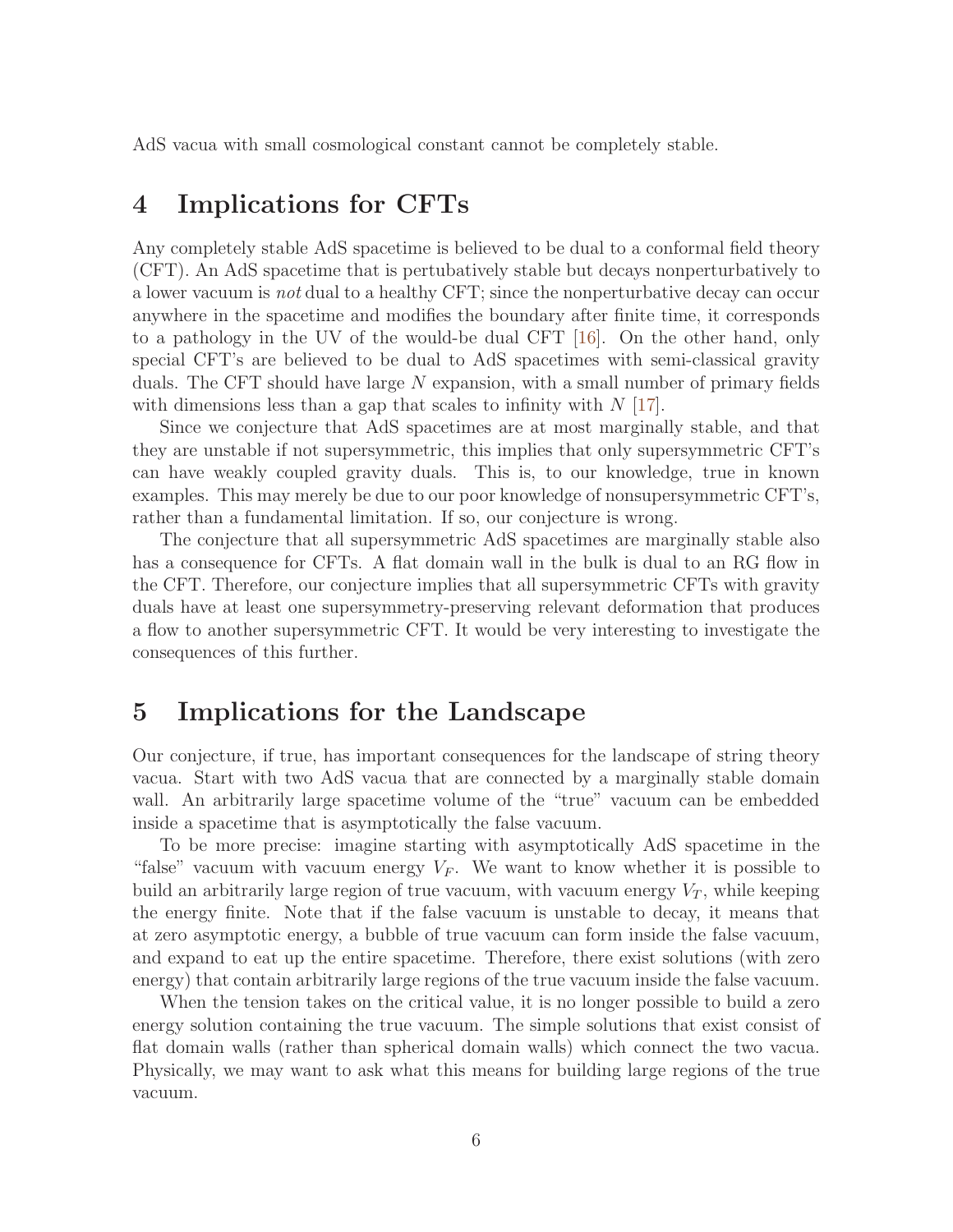We can address this in the thin wall approximation: we want to build a spherically symmetric domain wall, with the true vacuum inside and the false vacuum outside. The metric inside will be pure AdS with the true cosmological constant; outside will be an AdS-Schwarzschild metric with the false vacuum value of the cosmological constant.

Solving the Einstein equations across the domain wall leads to the Israel junction conditions, which relate the difference in the extrinsic curvature across the domain wall to the tension of the wall. It is convenient to use the Schwarzschild-like form for the metric inside and outside the domain wall,

$$
ds^{2} = -f(r)dt^{2} + \frac{dr^{2}}{f(r)} + r^{2}d\Omega^{2} .
$$
 (8)

The metric function  $f(r)$  takes the form

$$
f_T(r) = 1 + r^2/\ell_T^2 \qquad f_F(r) = 1 - M/r^p + r^2/\ell_F^2 \qquad (9)
$$

where p is related to the spacetime dimension by  $p = D - 3$ , and we have absorbed a dimension-dependent order one factor into M.

Considering a domain wall that is instantaneously at rest, the junction condition becomes

$$
\sqrt{f_T(r)} - \sqrt{f_F(r)} = \frac{1}{2}Tr\tag{10}
$$

Plugging in the formula for the metric functions, moving the false vacuum function to the right side, and squaring yields

$$
1 + r^2/\ell_T^2 + \frac{1}{4}T^2r^2 - Tr\sqrt{1 + r^2/\ell_T^2} = 1 + r^2/\ell_F^2 - M/r^p \tag{11}
$$

We are interested in how the mass of this object depends on its size. Solving for M gives

$$
M = r^p \left( r^2 / \ell_F^2 - r^2 / \ell_T^2 - \frac{1}{4} T^2 r^2 + T r \sqrt{1 + r^2 / \ell_T^2} \right) \tag{12}
$$

Expanding for large r gives

<span id="page-7-0"></span>
$$
M = r^{p+2} \left( 1/\ell_F^2 - 1/\ell_T^2 - \frac{1}{4} T^2 + T/\ell_T \right) + \frac{1}{2} r^p T \ell_T + \mathcal{O}(r^{p-4}) \tag{13}
$$

The leading term is negative when the tension satisfies [\(7\)](#page-4-1),  $T/2 < 1/\ell_T - 1/\ell_F$ , indicating that a critical bubble with  $M = 0$  can form and then expand indefinitely to arbitrarily large size.

In the critical case where the tension saturates [\(7\)](#page-4-1), the first term in [\(13\)](#page-7-0) vanishes, leaving the subleading term:

$$
M \approx \frac{1}{2} r^p T \ell_T = r^p \left( 1 - \frac{\ell_T}{\ell_F} \right) \tag{14}
$$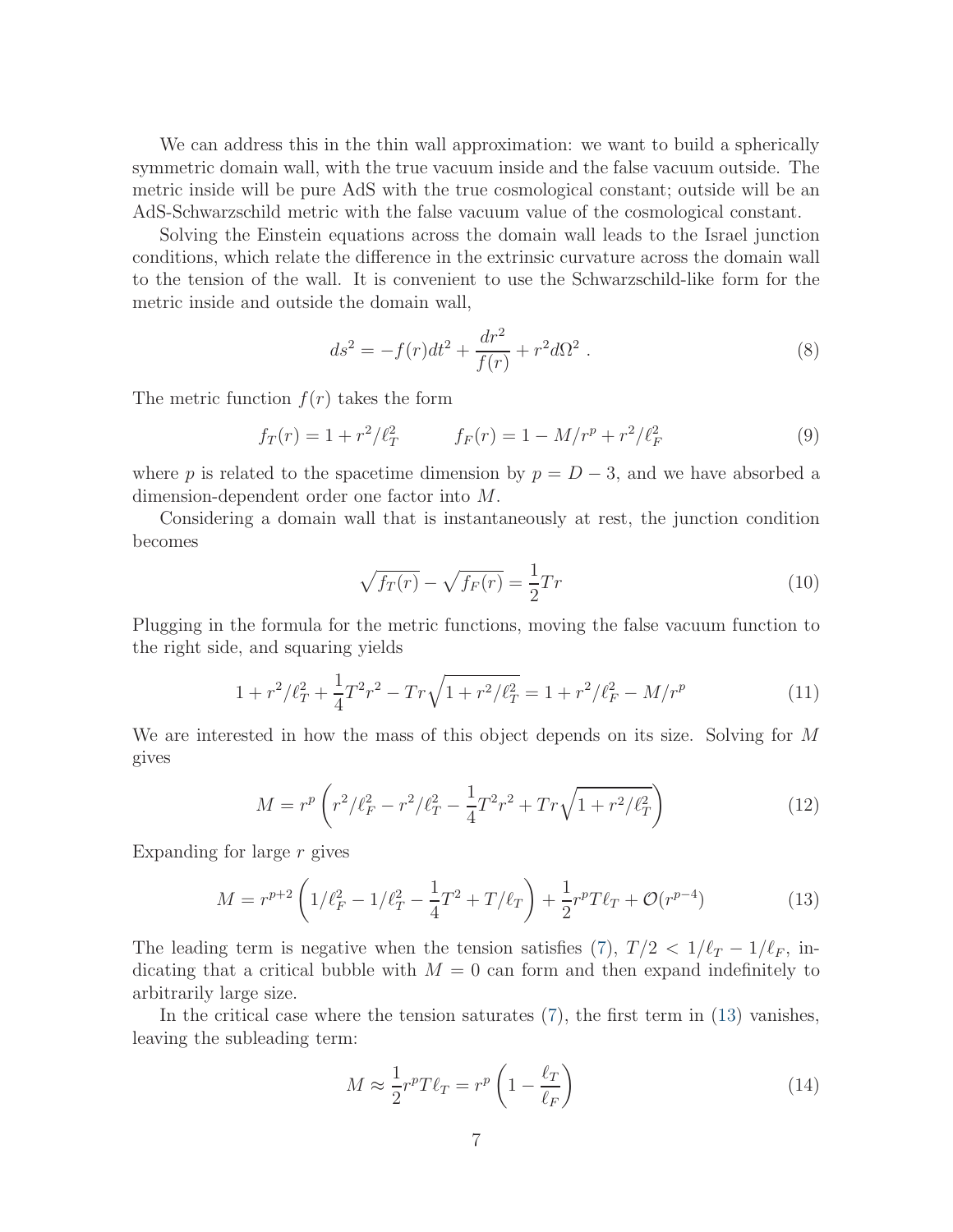The mass per unit area is given by dividing by  $r^{p+1}$ , so the mass per unit area approaches zero for large bubbles. This is the sense in which a large region of true vacuum can be built inside the false vacuum in the marginally stable case. Alternatively, rather than constructing solutions with spherical regions of true vacuum, in the critical case one can construct a solution with planar symmetry that interpolates from the lower energy vacuum in the infrared to the higher energy vacuum in the ultraviolet.

Our conjecture suggests that the landscape of AdS vacua is more connected than one might have thought, since starting from any vacuum one can build an arbitrarily large region of another vacuum inside it. One could go further, and speculate that all AdS vacua can be accessed within a single spacetime; for example, that arbitrarily large regions of every AdS vacuum can be contained inside a single asymptotically Minkowski spacetime. We are not yet prepared to conjecture that this is the case.

For de Sitter vacua, our conjecture is less surprising, since it is known that transitions between a given de Sitter vacuum and any other location in the landscape are allowed [\[18\]](#page-10-0). What is novel on the de Sitter side is the conjecture that vacua with horizon size much larger than any other length scale decay by a process that takes place on distance scales much smaller than the horizon size. Equivalently, the decay of these vacua persists in the limit that the cosmological constant is taken to zero. In the language of [\[3\]](#page-8-2), all de Sitter vacua lie below the "great divide."

### Acknowledgments

B.F. was inspired by a talk of Fabrizio Rompineve (based on [\[6\]](#page-9-2)) at the "Beyond the Standard Model" workshop in Bad Honnef, and an ensuing discussion with Enrico Pajer. It is a pleasure to thank in addition Adam Brown, Gia Dvali, Arthur Hebecker, Simeon Hellerman, Albion Lawrence, Matthew Lippert, Massimo Porrati, and Lenny Susskind for discussions. The work of MK is supported in part by the NSF through grant PHY-1214302, and he acknowledges membership at the NYU-ECNU Joint Physics Research Institute in Shanghai.

### <span id="page-8-0"></span>References

- [1] N. ARKANI-HAMED, L. MOTL, A. NICOLIS, and C. VAFA, "The String landscape, black holes and gravity as the weakest force," JHEP 06 [\(2007\) 060,](http://dx.doi.org/10.1088/1126-6708/2007/06/060) [arXiv:hep-th/0601001 \[hep-th\]](http://arxiv.org/abs/hep-th/0601001).
- <span id="page-8-1"></span>[2] R. Bousso, B. Freivogel, and M. Lippert, "Probabilities in the landscape: The Decay of nearly flat space," *Phys. Rev.* **D74** [\(2006\) 046008,](http://dx.doi.org/10.1103/PhysRevD.74.046008) [arXiv:hep-th/0603105 \[hep-th\]](http://arxiv.org/abs/hep-th/0603105).
- <span id="page-8-2"></span>[3] A. AGUIRRE, T. BANKS, and M. JOHNSON, "Regulating eternal inflation. II. The Great divide," JHEP 08 [\(2006\) 065,](http://dx.doi.org/10.1088/1126-6708/2006/08/065) [arXiv:hep-th/0603107 \[hep-th\]](http://arxiv.org/abs/hep-th/0603107).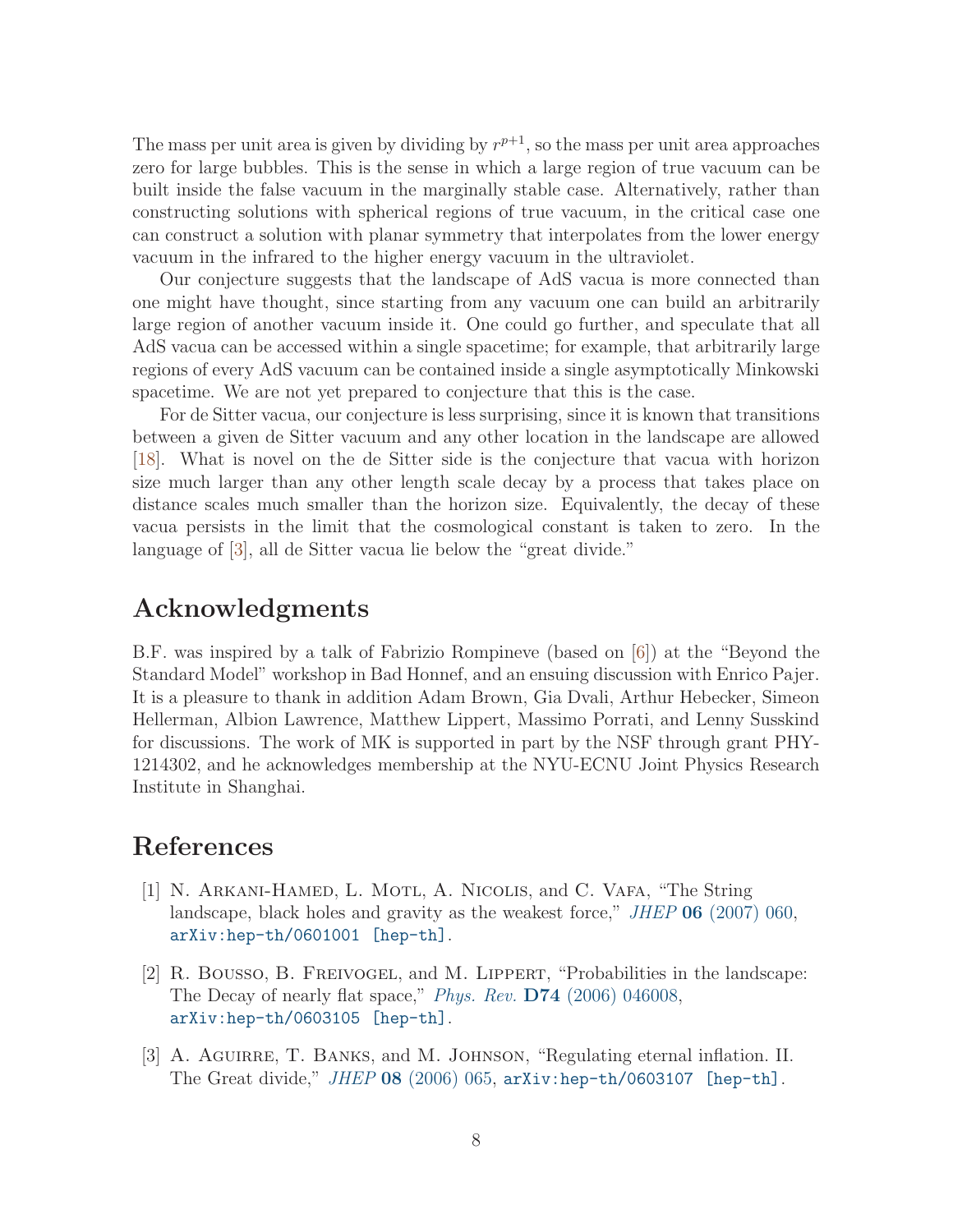- <span id="page-9-1"></span><span id="page-9-0"></span>[4] H. Ooguri and C. VAFA, "Non-supersymmetric AdS and the Swampland," [arXiv:1610.01533 \[hep-th\]](http://arxiv.org/abs/1610.01533).
- <span id="page-9-2"></span>[5] U. H. DANIELSSON, G. DIBITETTO, and S. C. VARGAS, "Universal isolation in the AdS landscape," [arXiv:1605.09289 \[hep-th\]](http://arxiv.org/abs/1605.09289).
- [6] A. Hebecker, F. Rompineve, and A. Westphal, "Axion Monodromy and the Weak Gravity Conjecture," JHEP 04 [\(2016\) 157,](http://dx.doi.org/10.1007/JHEP04(2016)157) [arXiv:1512.03768 \[hep-th\]](http://arxiv.org/abs/1512.03768).
- <span id="page-9-3"></span>[7] A. Hebecker, P. Mangat, S. Theisen, and L. T. Witkowski, "Can Gravitational Instantons Really Constrain Axion Inflation?," [arXiv:1607.06814 \[hep-th\]](http://arxiv.org/abs/1607.06814).
- <span id="page-9-6"></span><span id="page-9-4"></span>[8] M. CVETIC and H. H. SOLENG, "Supergravity domain walls," Phys. Rept. 282 (1997) 159-223, [arXiv:hep-th/9604090 \[hep-th\]](http://arxiv.org/abs/hep-th/9604090).
- <span id="page-9-5"></span>[9] S. R. Coleman and F. De Luccia, "Gravitational Effects on and of Vacuum Decay," Phys. Rev. D21 [\(1980\) 3305.](http://dx.doi.org/10.1103/PhysRevD.21.3305)
- [10] M. CVETIC, S. GRIFFIES, and S.-J. REY, "Nonperturbative stability of supergravity and superstring vacua," Nucl. Phys. B389 [\(1993\) 3–24,](http://dx.doi.org/10.1016/0550-3213(93)90283-U) [arXiv:hep-th/9206004 \[hep-th\]](http://arxiv.org/abs/hep-th/9206004).
- <span id="page-9-8"></span><span id="page-9-7"></span>[11] B. Heidenreich, M. Reece, and T. Rudelius, "Evidence for a Lattice Weak Gravity Conjecture," [arXiv:1606.08437 \[hep-th\]](http://arxiv.org/abs/1606.08437).
- [12] L. Dyson, M. Kleban, and L. Susskind, "Disturbing implications of a cosmological constant," JHEP 10 [\(2002\) 011,](http://dx.doi.org/10.1088/1126-6708/2002/10/011) [arXiv:hep-th/0208013 \[hep-th\]](http://arxiv.org/abs/hep-th/0208013).
- <span id="page-9-9"></span>[13] B. FREIVOGEL, "Making predictions in the multiverse," *[Class. Quant. Grav.](http://dx.doi.org/10.1088/0264-9381/28/20/204007)* 28 (2011) 204007,  $arXiv:1105.0244$  [hep-th].
- <span id="page-9-10"></span>[14] R. Bousso, B. Freivogel, and I.-S. Yang, "Properties of the scale factor measure," Phys. Rev. D79 [\(2009\) 063513,](http://dx.doi.org/10.1103/PhysRevD.79.063513) [arXiv:0808.3770 \[hep-th\]](http://arxiv.org/abs/0808.3770).
- <span id="page-9-11"></span>[15] A. De Simone, A. H. Guth, A. D. Linde, M. Noorbala, M. P. Salem, and A. Vilenkin, "Boltzmann brains and the scale-factor cutoff measure of the multiverse," Phys. Rev. D82 [\(2010\) 063520,](http://dx.doi.org/10.1103/PhysRevD.82.063520) [arXiv:0808.3778 \[hep-th\]](http://arxiv.org/abs/0808.3778).
- <span id="page-9-12"></span>[16] G. T. Horowitz, J. Orgera, and J. Polchinski, "Nonperturbative Instability of AdS(5) x  $S^{**}5/Z(k)$ ," Phys. Rev. **D77** [\(2008\) 024004,](http://dx.doi.org/10.1103/PhysRevD.77.024004) [arXiv:0709.4262 \[hep-th\]](http://arxiv.org/abs/0709.4262).
- <span id="page-9-13"></span>[17] I. HEEMSKERK, J. PENEDONES, J. POLCHINSKI, and J. SULLY, "Holography" from Conformal Field Theory," JHEP 10 [\(2009\) 079,](http://dx.doi.org/10.1088/1126-6708/2009/10/079) [arXiv:0907.0151 \[hep-th\]](http://arxiv.org/abs/0907.0151).